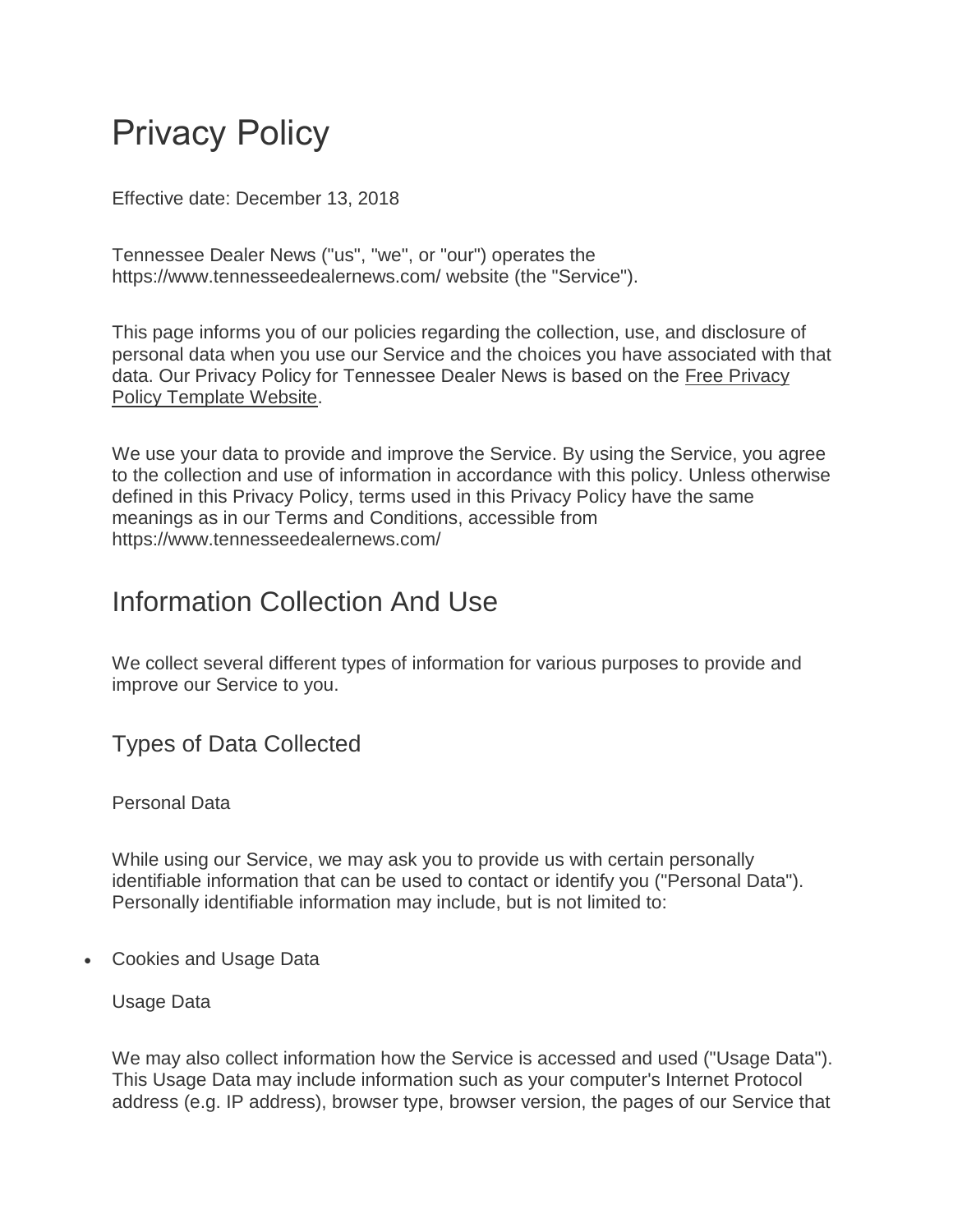you visit, the time and date of your visit, the time spent on those pages, unique device identifiers and other diagnostic data.

Tracking & Cookies Data

We use cookies and similar tracking technologies to track the activity on our Service and hold certain information.

Cookies are files with small amount of data which may include an anonymous unique identifier. Cookies are sent to your browser from a website and stored on your device. Tracking technologies also used are beacons, tags, and scripts to collect and track information and to improve and analyze our Service.

You can instruct your browser to refuse all cookies or to indicate when a cookie is being sent. However, if you do not accept cookies, you may not be able to use some portions of our Service.

Examples of Cookies we use:

- **Session Cookies.** We use Session Cookies to operate our Service.
- **Preference Cookies.** We use Preference Cookies to remember your preferences and various settings.
- **Security Cookies.** We use Security Cookies for security purposes.

### Use of Data

Tennessee Dealer News uses the collected data for various purposes:

- To provide and maintain the Service
- To notify you about changes to our Service
- To allow you to participate in interactive features of our Service when you choose to do so
- To provide customer care and support
- To provide analysis or valuable information so that we can improve the Service
- To monitor the usage of the Service
- To detect, prevent and address technical issues

Transfer Of Data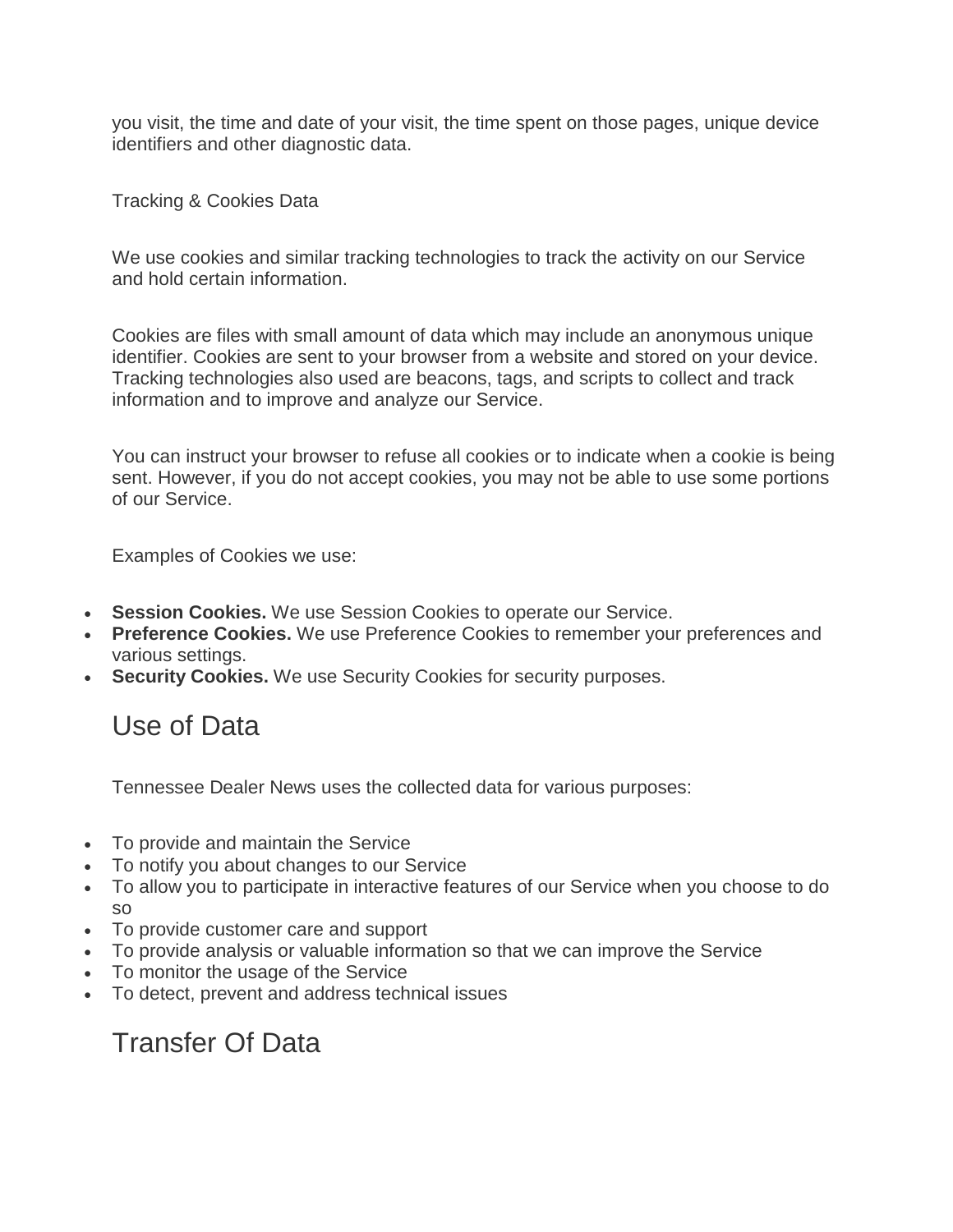Your information, including Personal Data, may be transferred to — and maintained on — computers located outside of your state, province, country or other governmental jurisdiction where the data protection laws may differ than those from your jurisdiction.

If you are located outside United States and choose to provide information to us, please note that we transfer the data, including Personal Data, to United States and process it there.

Your consent to this Privacy Policy followed by your submission of such information represents your agreement to that transfer.

Tennessee Dealer News will take all steps reasonably necessary to ensure that your data is treated securely and in accordance with this Privacy Policy and no transfer of your Personal Data will take place to an organization or a country unless there are adequate controls in place including the security of your data and other personal information.

# Disclosure Of Data

#### Legal Requirements

Tennessee Dealer News may disclose your Personal Data in the good faith belief that such action is necessary to:

- To comply with a legal obligation
- To protect and defend the rights or property of Tennessee Dealer News
- To prevent or investigate possible wrongdoing in connection with the Service
- To protect the personal safety of users of the Service or the public
- To protect against legal liability

## Security Of Data

The security of your data is important to us, but remember that no method of transmission over the Internet, or method of electronic storage is 100% secure. While we strive to use commercially acceptable means to protect your Personal Data, we cannot guarantee its absolute security.

### Service Providers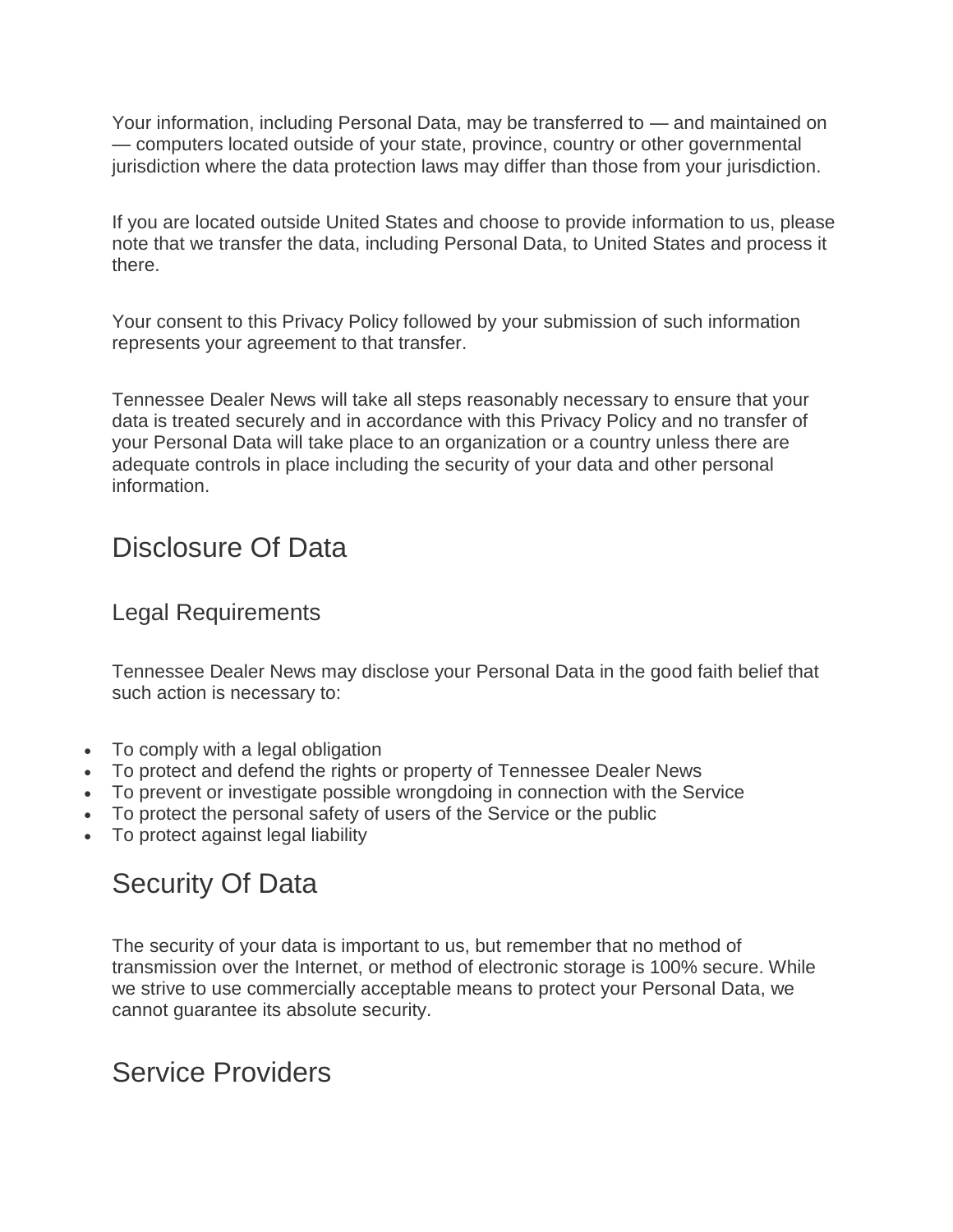We may employ third party companies and individuals to facilitate our Service ("Service Providers"), to provide the Service on our behalf, to perform Service-related services or to assist us in analyzing how our Service is used.

These third parties have access to your Personal Data only to perform these tasks on our behalf and are obligated not to disclose or use it for any other purpose.

#### **Analytics**

We may use third-party Service Providers to monitor and analyze the use of our Service.

#### • **Google Analytics**

Google Analytics is a web analytics service offered by Google that tracks and reports website traffic. Google uses the data collected to track and monitor the use of our Service. This data is shared with other Google services. Google may use the collected data to contextualize and personalize the ads of its own advertising network.

You can opt-out of having made your activity on the Service available to Google Analytics by installing the Google Analytics opt-out browser add-on. The add-on prevents the Google Analytics JavaScript (ga.js, analytics.js, and dc.js) from sharing information with Google Analytics about visits activity.

For more information on the privacy practices of Google, please visit the Google Privacy & Terms web page: <https://policies.google.com/privacy?hl=en>

## Links To Other Sites

Our Service may contain links to other sites that are not operated by us. If you click on a third party link, you will be directed to that third party's site. We strongly advise you to review the Privacy Policy of every site you visit.

We have no control over and assume no responsibility for the content, privacy policies or practices of any third party sites or services.

### Children's Privacy